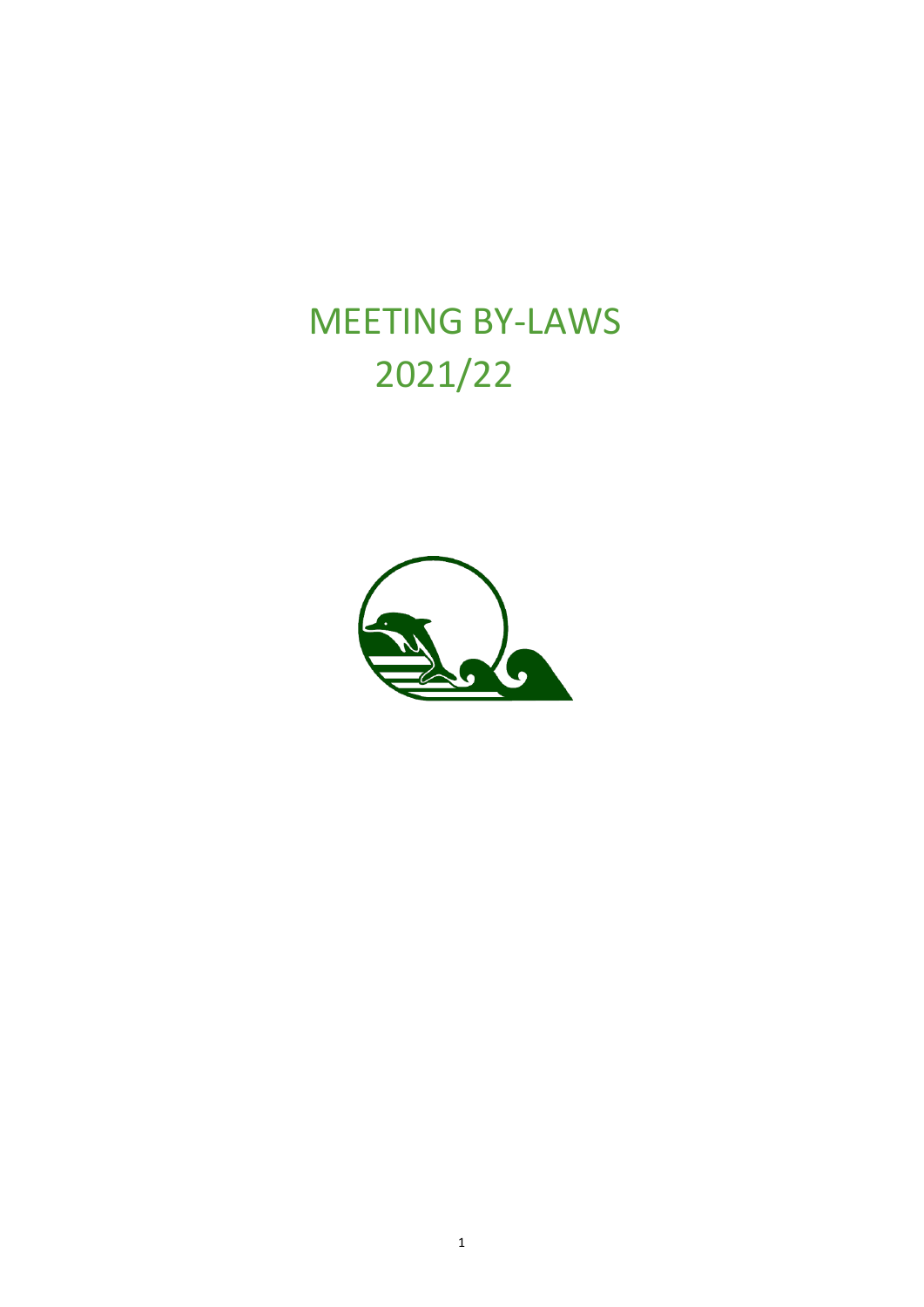# **CONTENTS**

| 1.0   |       |  |  |  |  |  |  |
|-------|-------|--|--|--|--|--|--|
| 2.0   |       |  |  |  |  |  |  |
| 2.1   |       |  |  |  |  |  |  |
| 2.1.1 |       |  |  |  |  |  |  |
|       | 2.1.2 |  |  |  |  |  |  |
| 2.2   |       |  |  |  |  |  |  |
| 2.3   |       |  |  |  |  |  |  |
| 2.4   |       |  |  |  |  |  |  |
| 2.5   |       |  |  |  |  |  |  |
| 3.0   |       |  |  |  |  |  |  |
| 3.1   |       |  |  |  |  |  |  |
| 3.2   |       |  |  |  |  |  |  |
| 3.3   |       |  |  |  |  |  |  |
| 3.4   |       |  |  |  |  |  |  |
| 3.5   |       |  |  |  |  |  |  |
| 3.6   |       |  |  |  |  |  |  |
|       | 3.6.1 |  |  |  |  |  |  |
| 3.7   |       |  |  |  |  |  |  |
| 3.7.1 |       |  |  |  |  |  |  |
|       | 3.7.2 |  |  |  |  |  |  |
| 3.8   |       |  |  |  |  |  |  |
| 3.9   |       |  |  |  |  |  |  |
| 3.1   |       |  |  |  |  |  |  |
| 4.0   |       |  |  |  |  |  |  |
| 4.1   |       |  |  |  |  |  |  |
| 5.0   |       |  |  |  |  |  |  |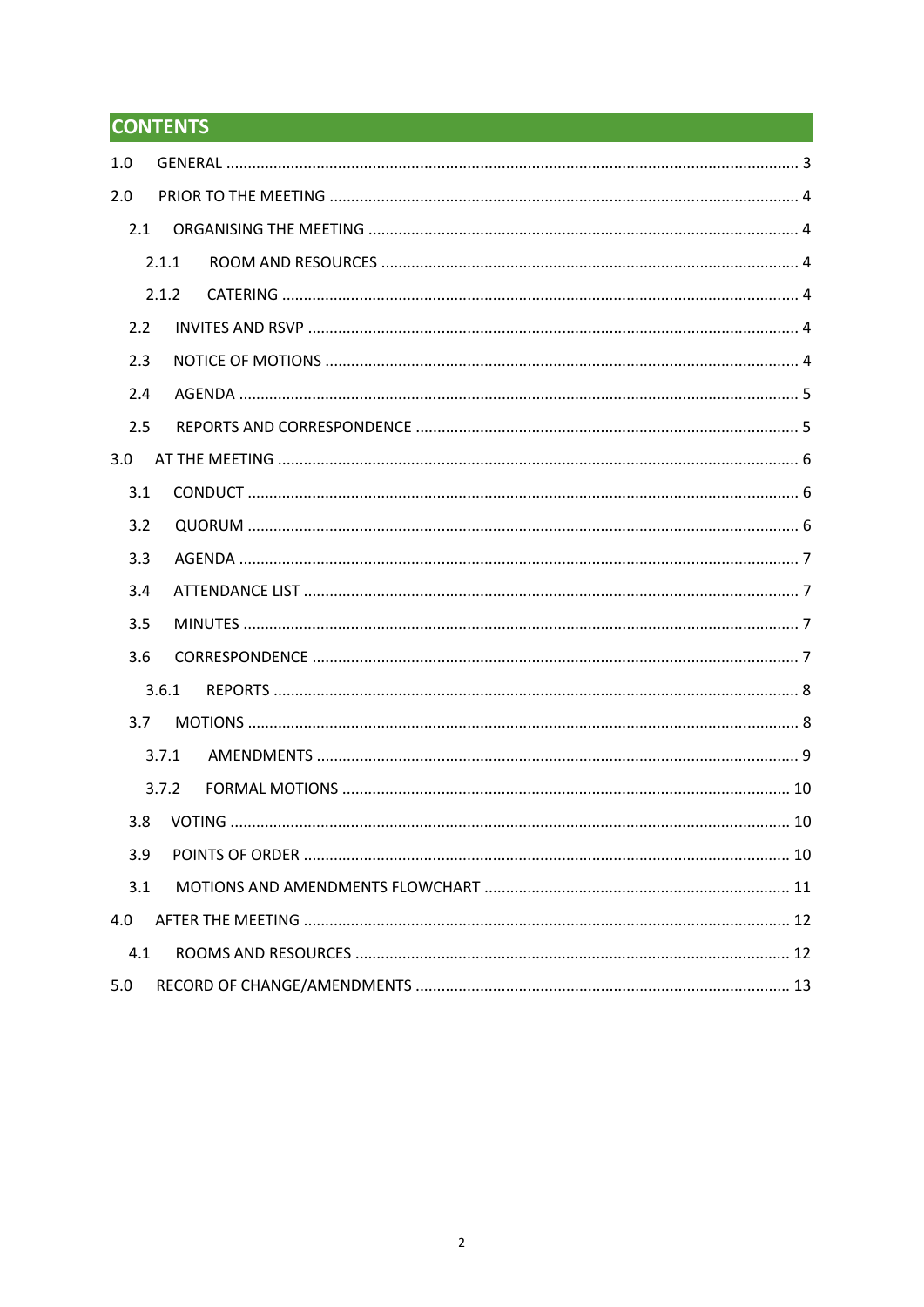# **1.0 GENERAL**

- 1. (a) To ensure meetings are conducted in a fair, equitable and efficient manner the following meeting procedure must be used at:
	- Annual General Meetings
	- **ID** Special General Meetings
	- **General Meetings**
	- **ID** Board of Management Meetings
	- Executive Committee.
	- **Beach Committee**
	- Competition Committee
	- **U** Junior Committee
	- **ID** Food and Beveridge Committee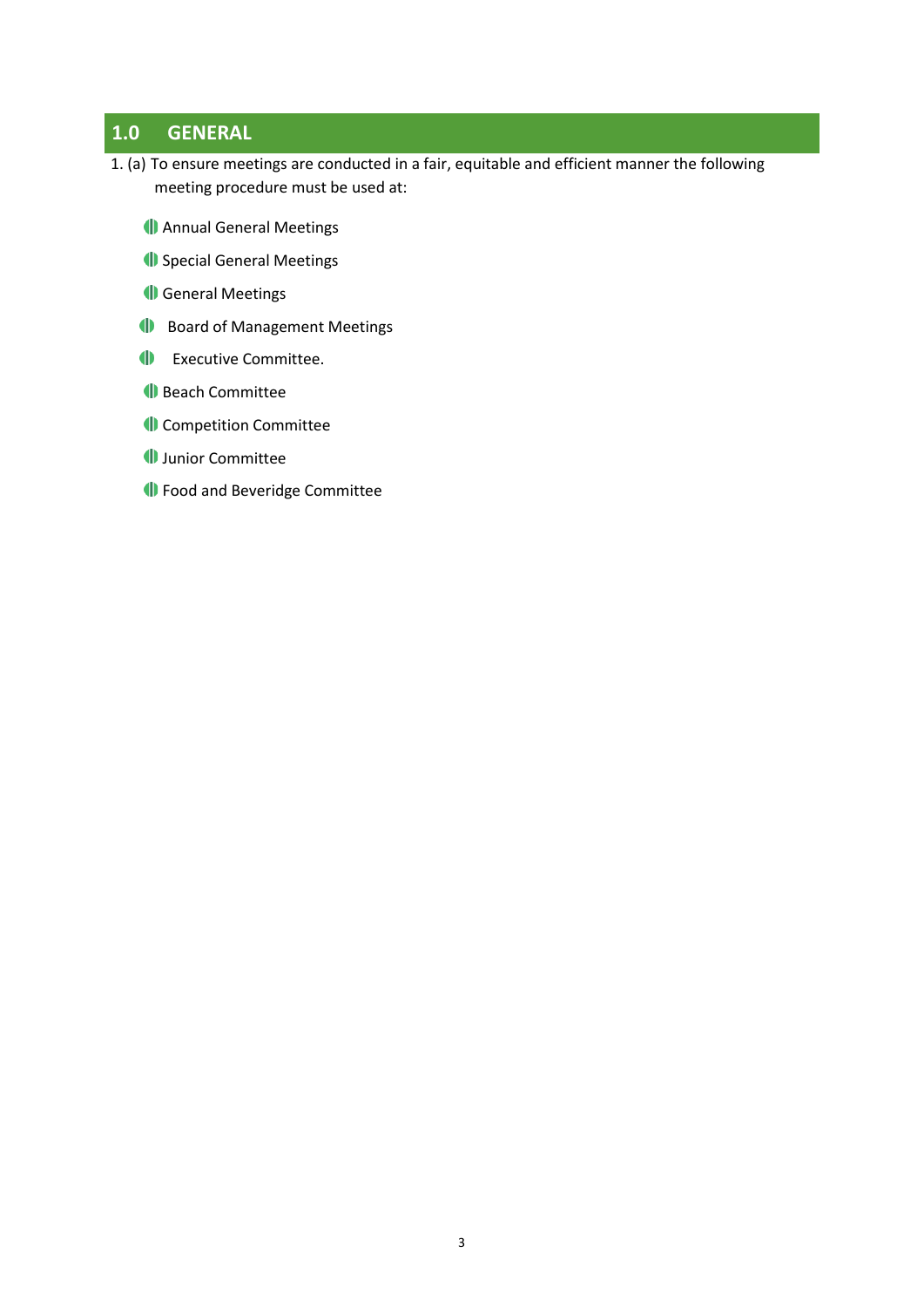# **2.0 PRIOR TO THE MEETING**

## **2.1 ORGANISING THE MEETING**

#### 2.1.1 ROOM AND RESOURCES

- 2.1.1. (a) The relevant person (organiser) shall ensure that the required meeting room is free and shall book it with the Club Administrator.
- 2.1.1. (b) Club Administrator shall block out that room for the required time for the meeting and ensure there is no double up of bookings.
- 2.1.1. (c) The organiser shall also request from the Club Administrator any required technologies and resources that they may need to successfully chair the meeting.
- 2.1.1. (d) Club Administrator will ensure such resources will be available for the meeting.

#### 2.1.2 CATERING

- 2.1.2. (a) It is at the organisers discretion as to cater for the meeting.
- 2.1.2. (b) If the organiser decides to cater, they are required to ensure all dietary conditions for the attendees are met.
- 2.1.2. (c) It is highly advisable that if alcohol is supplied it should be done at a minimal amount and at the end of the meeting.
- 2.1.2. (d) No BYO alcohol is permitted and should be communicated by the organiser of the meeting when invites, and agendas are mailed out.

#### **2.2 INVITES AND RSVP**

- 2.2. (a) Invites to the meeting should be done electronically via email so as to keep a record of attendees. An Outlook calendar invite is the preferred method.
- 2.2. (b) All invited attendees shall respond, accept, tentative or decline are the accepted responses
- 2.2. (c) For committee based or board of management meetings the invite shall detail the timing and location of the meeting and be communicated to all a minimum one week prior to the meeting.
- 2.2. (d) For an annual general meeting or special general meeting the invite shall detail the timing and location of the meeting and be communicated to all a minimum one month prior to the meeting.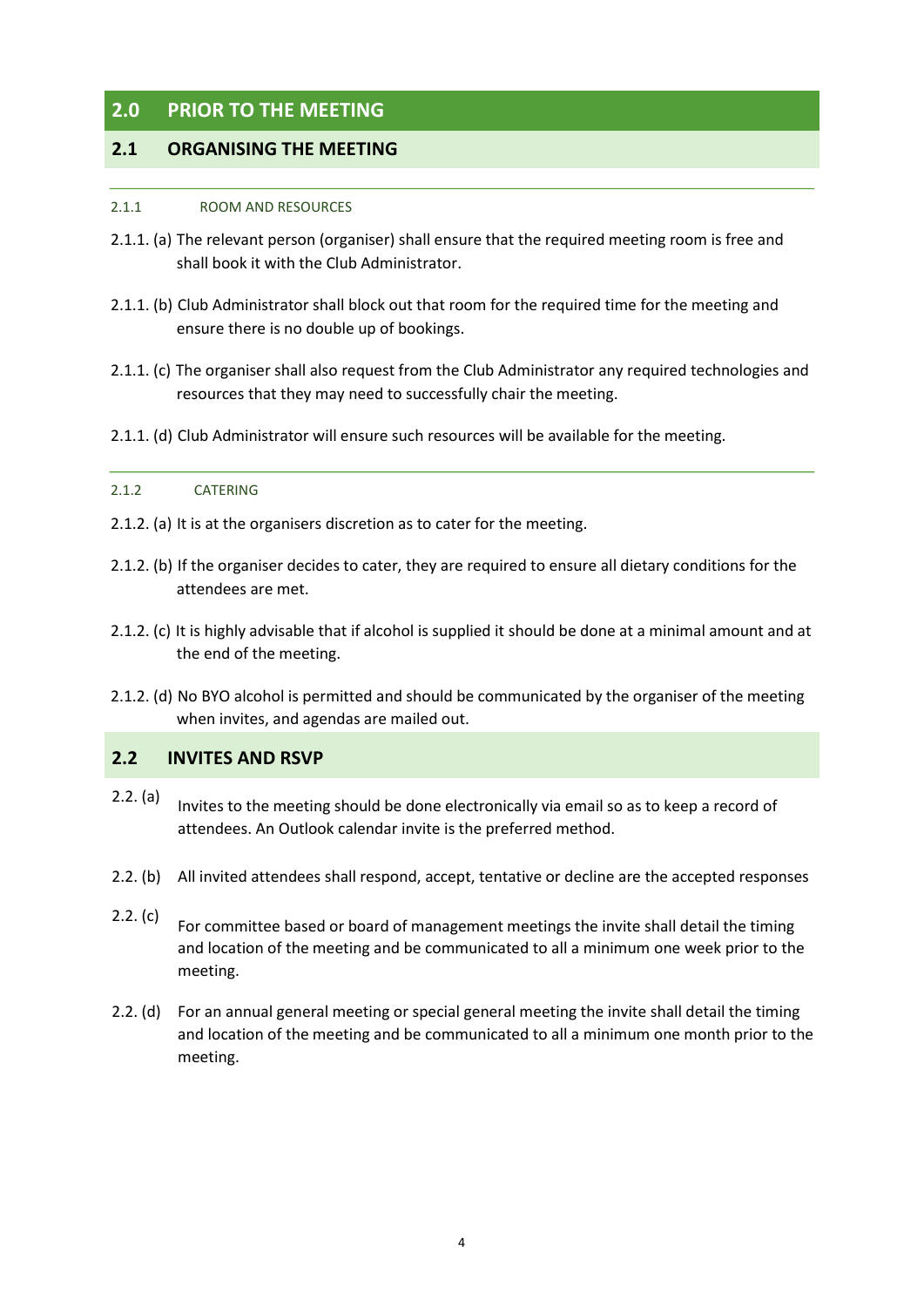# **2.3 NOTICE OF MOTIONS**

2.3. (a) The Constitution lays down the time required for various notices of motions. Where it does not, the Chairperson of that meeting shall decide if the meeting has had sufficient notice.

When a meeting receives sufficient notice of motion, that motion shall be included on the Agenda of that meeting.

Annual General Meeting or Special General Meeting – Paragraph 9.2 (b), 14 days prior

2.3. (b) Where insufficient notice has been given, then that motion shall be included on the Agenda of the next meeting.

## **2.4 AGENDA**

2.4. (a) The agenda should be circulated prior to the meeting, preferably two-three days prior to the meeting to allow attendees to be aware of the agenda.

#### **2.5 REPORTS AND CORRESPONDENCE**

2.5. (a) All relevant reports and correspondence associated with the meeting should be circulated two-three days prior to the meeting. They should be attached with the agenda and mailed out together.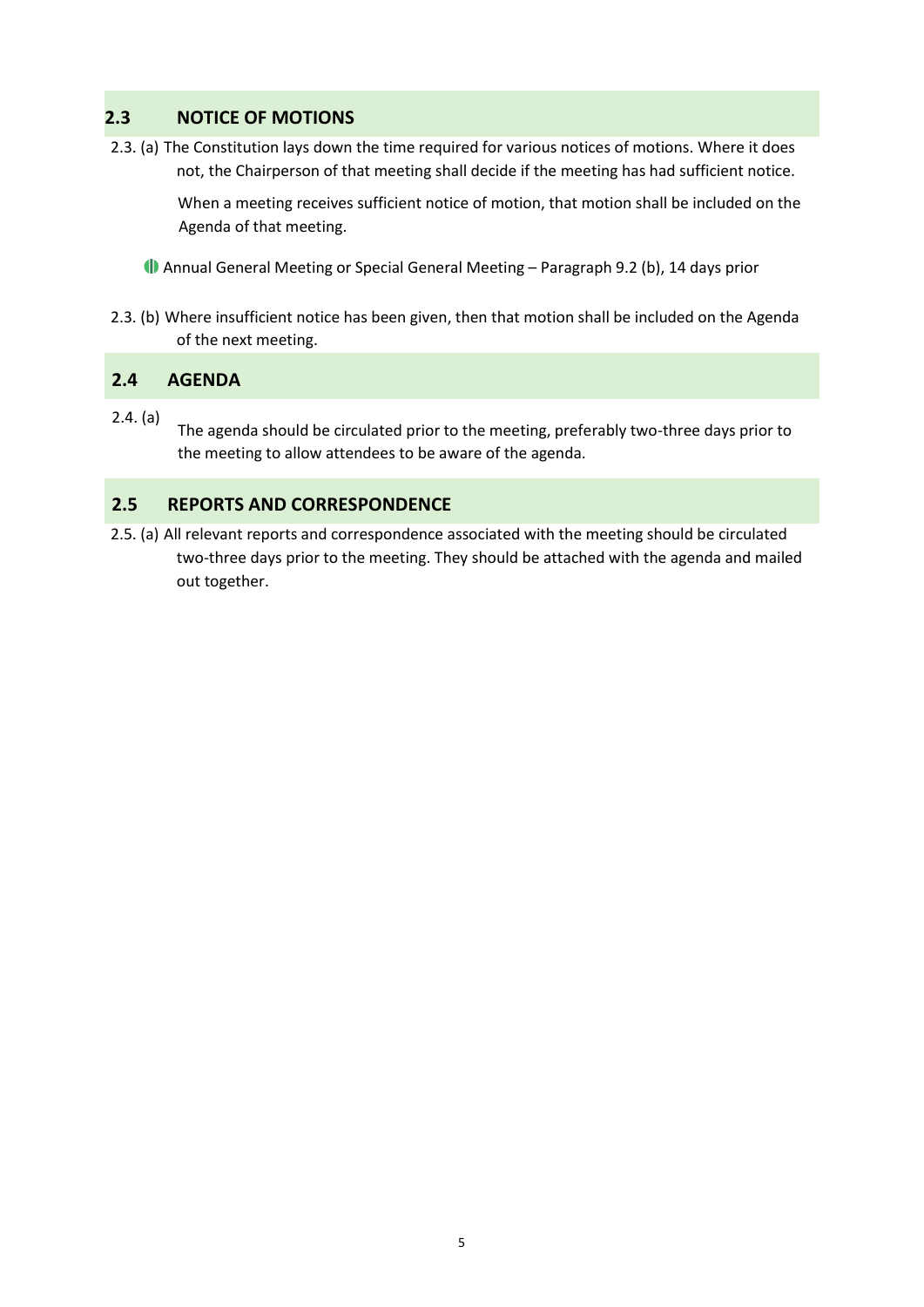# **3.0 AT THE MEETING**

#### **3.1 CONDUCT**

- 3.1. (a) The Chairperson is responsible to ensure the correct conduct of the meeting and ensure those persons attending conduct themselves correctly, abuse of any form will not be tolerated.
- 3.1. (b) The Chairperson shall ensure fair and even debate and allow those members who wish to speak are given an opportunity to do so. To this end they may introduce time limits on debates or rule that topics are being repeated or irrelevant and stop the attendee from continuing a debate if it is not advancing the issue(s).
- 3.1. (c) Before the Chairperson introduces a time limit, they must first advise the meeting of their intention before the debate starts on an issue.
- 3.1. (d) The Chairperson may eject anyone from the meeting, without warning, if in the opinion of the Chairperson the continued presence of that person is detrimental to the good conduct of the meeting or if that person acts in a manner that interrupts the flow of the meeting.
- 3.1. (e) Persons under the influence of alcohol or drugs will not be permitted to attend and will be asked to leave.

#### **3.2 QUORUM**

- 3.2. (a) At the start time the Chairperson should ensure there is a quorum present, as per the Constitution.
	- Annual General Meetings Paragraph 6.1 (a), 50% of eligible members shall form a quorum.
	- Special General Meetings General Meetings Paragraph 6.1 (b), 25% of eligible members shall form a quorum
	- Board of Management Meetings Paragraph 5.1 (c), 5 shall form a quorum.
	- Executive Committee Paragraph 5.2 (a), 3 shall form a quorum.
	- Beach Committee Paragraph 5.3 (a), 4 shall form a quorum
	- Competition Committee Paragraph 5.5 (c), 5 shall form a quorum
	- Junior Committee Paragraph 5.6 (c), 5 shall form a quorum
	- Food and Beveridge Committee Paragraph 5.12 (a), 4 shall form a quorum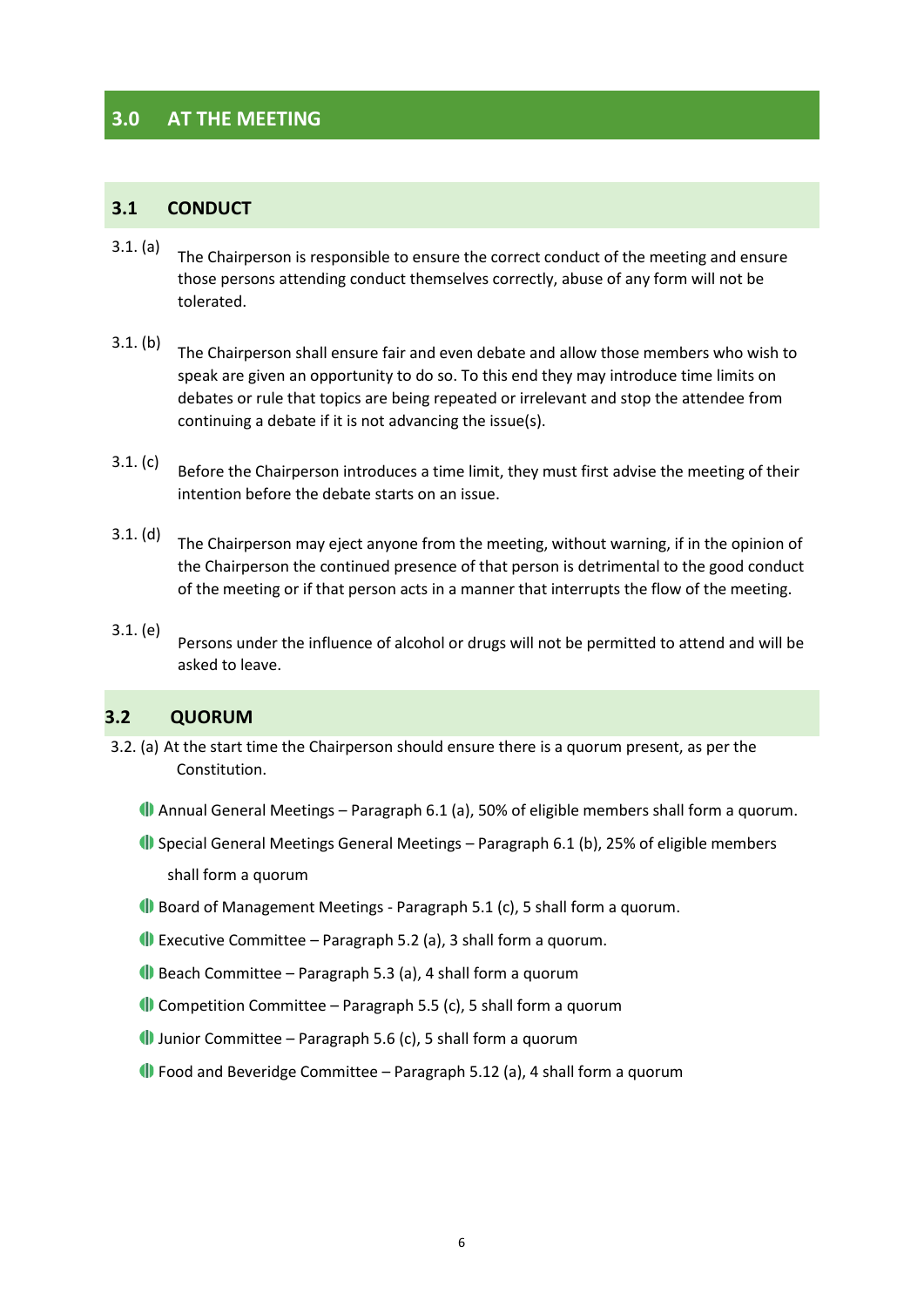- 3.2. (b) If a quorum is present the Chairperson shall formally declare the meeting open. If there is an insufficient quorum the Chairperson shall wait 15 minutes and then check for the quorum and then declare the meeting open if the quorum is present.
- 3.2. (c) If the quorum is still insufficient the meeting will not proceed, a new time, date and venue shall be declared. At the Chairperson's discretion, they may allow an informal discussion to take place if the meeting has been cancelled.

### **3.3 AGENDA**

- 3.3. (a) The Chairperson will adhere to the agenda order.
- 3.3. (b) Only those items on the agenda can be discussed. Such items can be:
	- **I**D Attendance
	- **ID** Minutes from previous meetings
	- **ID** Matters arising from previous meetings
	- **ID** Correspondence being tabled
	- Financial statements
	- **Committee reports**
	- Miscellaneous reports
	- **II** Motions
	- General business

**ID** Next meeting

#### **3.4 ATTENDANCE LIST**

- 3.4. (a) An attendance list shall be taken and attached to the minutes of that meeting.
- 3.4. (b)

Apologies should also be recorded and attached to the minutes of that meeting.

#### **3.5 MINUTES**

- 3.5. (a) All meetings shall be recorded in the form of minutes.
- 3.5. (b) The minutes of the previous like meeting shall be confirmed, amended as necessary and signed as correct by the Chairperson.
- 3.5. (c) Matters arising from the minutes shall be listed on the Agenda and discussion should be limited to those matters that will not be covered in reports. Matters arising shall also be limited to questions or the actions of those appointed to take the action.

#### **3.6 CORRESPONDENCE**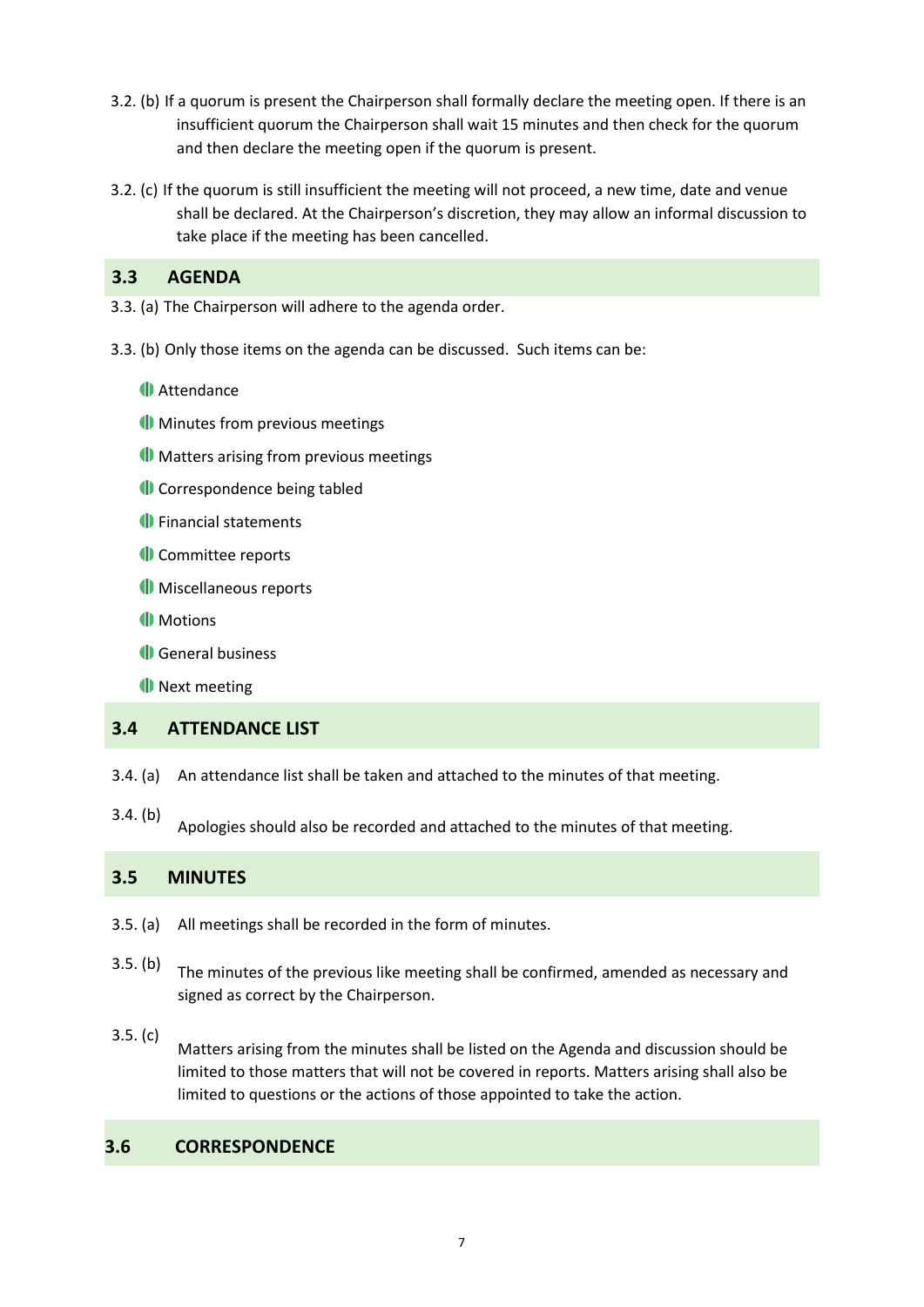- 3.6. (a) A list of all relevant inward and outward correspondence in chronological order shall be put to the meeting.
- 3.6. (b) A motion shall be put to the meeting "That the inward correspondence be received, and the outward correspondence be approved".
- 3.6. (c) A member of that meeting (as per Constitution) may request any correspondence be read in full to the meeting.
- 3.6. (d) Items of correspondence that need action by that meeting shall be tabled.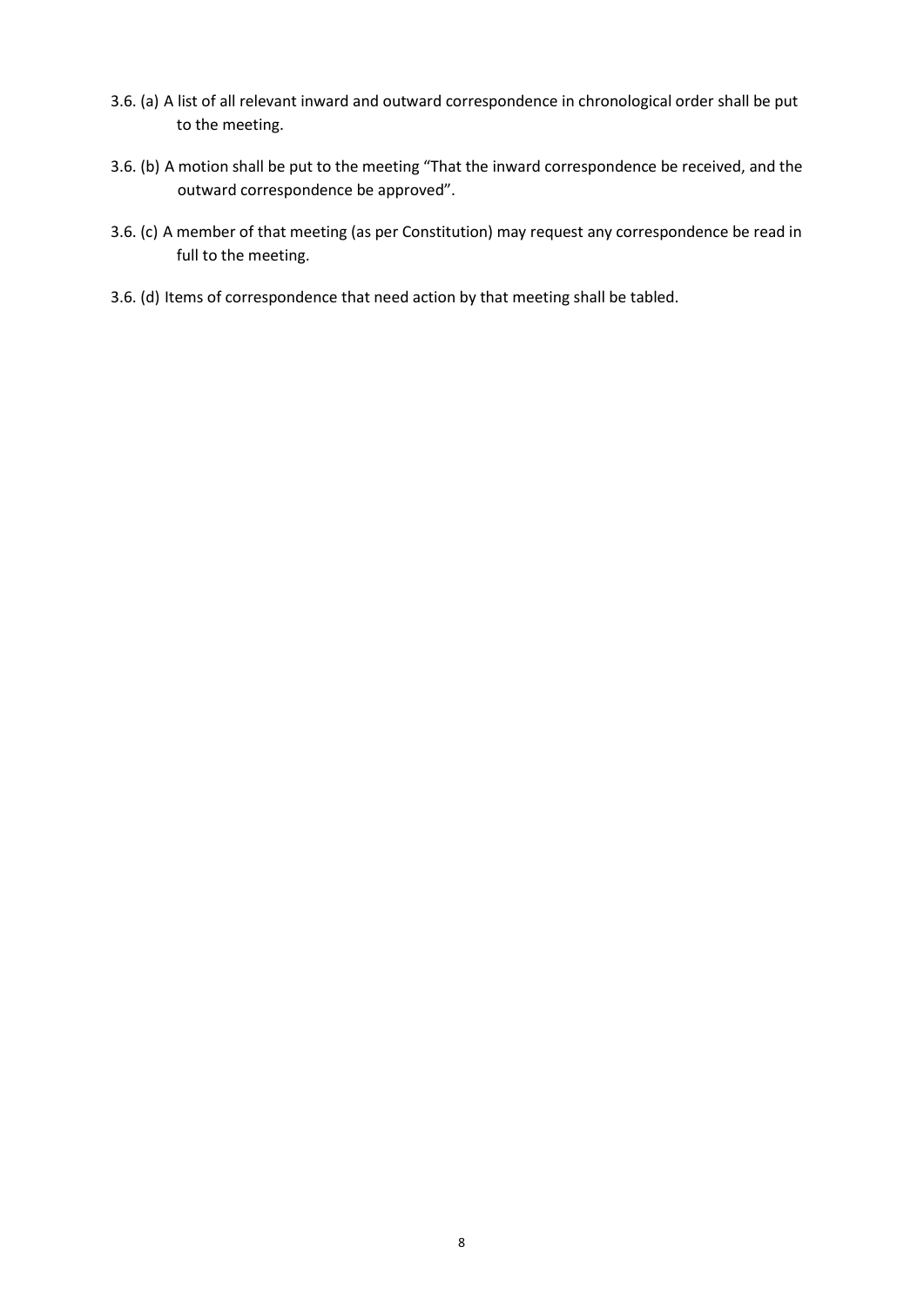#### 3.6.1 REPORTS

- 3.6.1. (a) Once a report is tabled it is open for discussion.
- 3.6.1. (b) Before any action can be taken on any recommendation within a report it must first be accepted by the meeting in the form of a motion.
- 3.6.1. (c) The Financial report requires a motion that "all accounts listed, be paid" and a motion that "the report be accepted".

#### **3.7 MOTIONS**

- 3.7. (a) All items of business that require a decision must come before the meeting by way of motion, and if passed, become resolutions.
- 3.7. (b) A motion should be proposed before the Chair allows any debate or discussion on the topic. The motion is introduced by the mover by addressing the Chair "I move that….. This can only occur if there is no other motion before the meeting.
- 3.7. (c) The mover must state the case to the meeting, on that motion only, and may not be interrupted unless the Chairperson believes it is frivolous or ridiculous, is unlikely to be seconded, not relevant to the meeting or outside the authority of the meeting.
- 3.7. (d) The motion should be clear, concise and unambiguous and if requested by the Chair, written.
- 3.7. (e) The mover is granted right of reply at the end of the debate.
- 3.7. (f) Every motion requires a seconder. The speaker supports the motion by "I second that motion". If there is no seconder the motion lapses.
- 3.7. (g) The seconder has no right of reply and may speak as he or she seconds the motion or reserves a speech until after further debate.
- 3.7. (h) Once a motion has been moved and seconded the Chairperson shall declare "does anyone wish to speak AGAINST the motion?" If NO, the motion is to be put to the vote.
- 3.7. (i) If YES, the order of debate should be speaker against, then for (i.e. alternatively), with no speaker, speaking more than once except for the seconder's reserved speech, the mover's right of reply, a point of order, personal explanation to a question or correcting a quote.
- 3.7. (j) The Chairperson shall decide when discussion closes and when a vote should be put.
- 3.7. (k) When the motion is to be put, the mover of the original motion shall be offered the right of reply. The Chairperson may summarise the proceedings for and against.
- 3.7. (l) The motion to be ratified must be read to the meeting and the vote taken.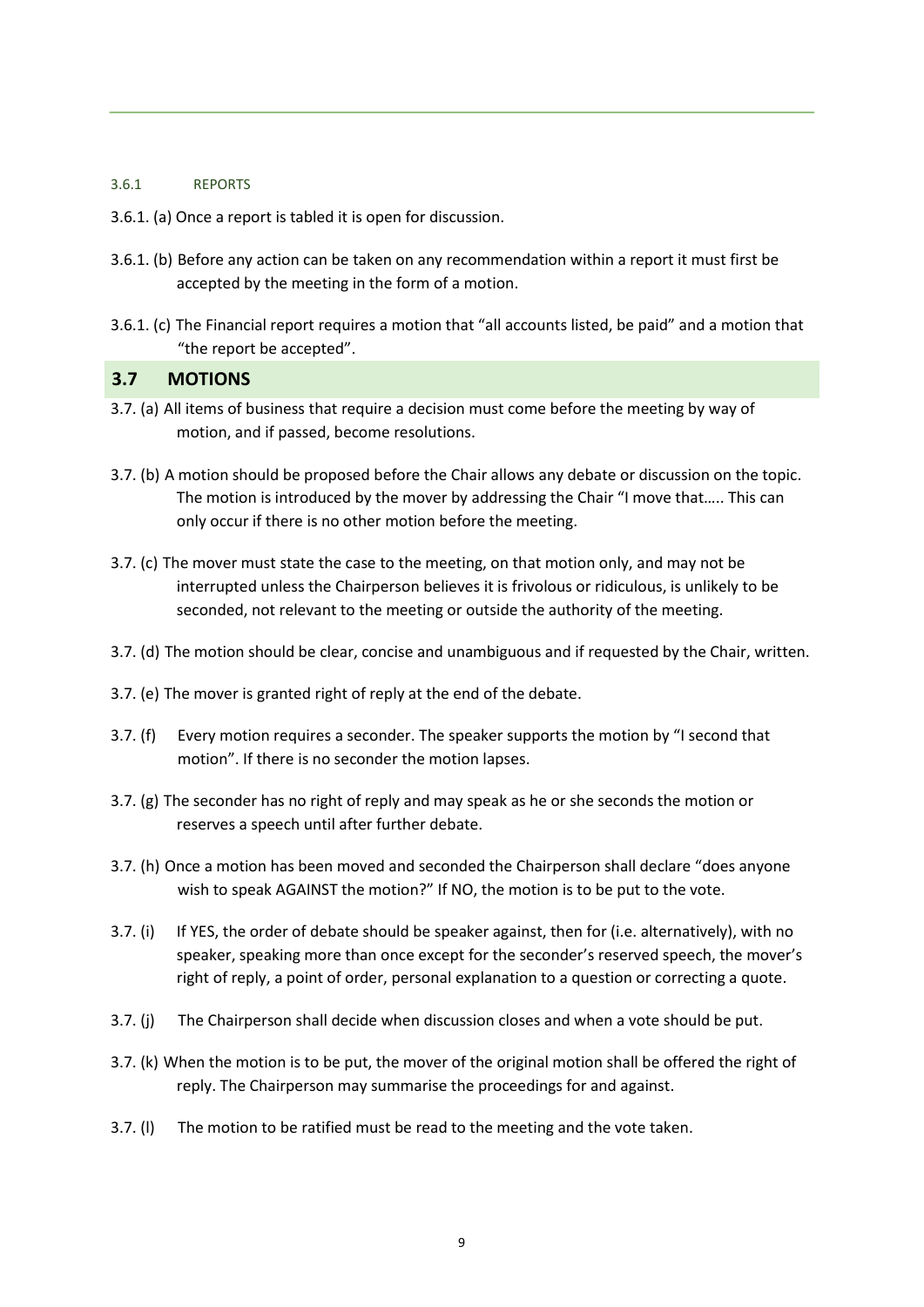- 3.7. (m) If the motion is lost another motion similar to the original motion cannot be raised at that meeting. The Chairperson shall decide if a new motion is similar to a lost motion.
- 3.7.1 AMENDMENTS
- 3.7.1. (a) Motions that have been moved and seconded may be amended at any time before the vote to accept the motion is taken. The amendment must be clear and precise and not negate or substantially change the original motion. A competent amendment may:
	- **Add to the motion**
	- **ID** Subtract from the motion
	- **ID** Substitute words within the motion

Alter wording.

- 3.7.1. (b) The Chairperson shall rule if an amendment is competent or does not negate or substantially change the original motion and if necessary, request the amendment be written.
- 3.7.1. (c) An amendment is introduced by addressing the Chair "I would like to make an amendment that ….." Neither the mover nor seconder of the original motion can move an amendment to that motion.
- 3.7.1. (d) The mover must state the case to the meeting, on that amendment only, and may not be interrupted by the Chairperson unless it is frivolous or ridiculous and is unlikely proceed.
- 3.7.1. (e) The mover is granted right of reply at the end of the debate.
- 3.7.1. (f) Amendments should be placed before the meeting one a time and dealt with in the order in which they were received.
- 3.7.1. (g) When an amendment is received, all members who have spoken previously may speak again.
- 3.7.1. (h) Once an amendment has been received the Chairperson shall declare "does anyone wish to speak AGAINST the amendment?" If NO, the amendment to be put to the vote.
- 3.7.1. (i) If YES, the order of debate should be speaker against, then for (i.e. alternatively), with no speaker, speaking more than once except, the mover's right of reply, a point of order, personal explanation to a question or correcting a quote.
- 3.7.1. (j) The Chairperson shall decide when discussion closes and when a vote should be put.
- 3.7.1. (k) When the amendment is to be put, the mover of the amendment shall be offered the right of reply. The Chairperson may summarise the proceedings for and against.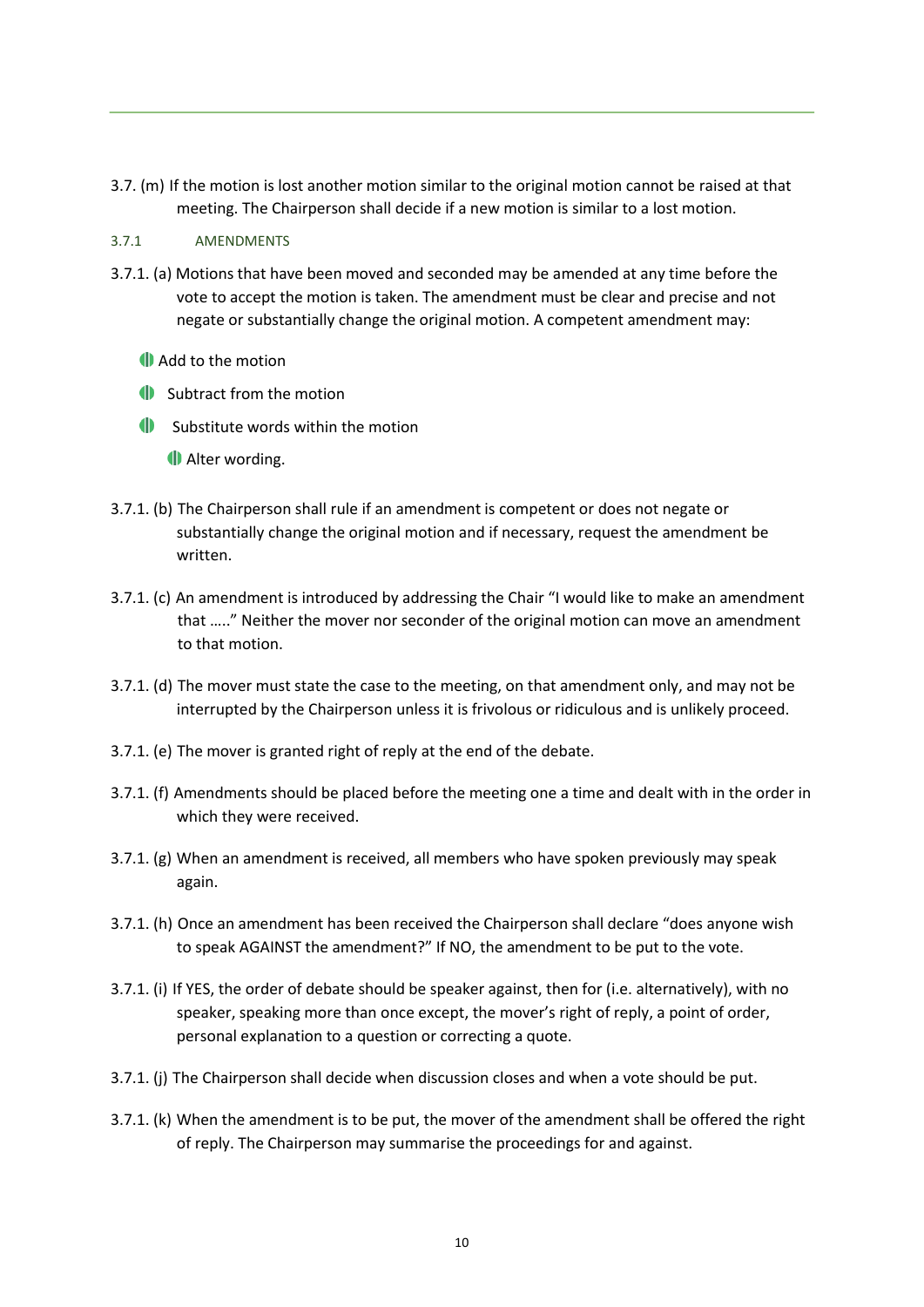- 3.7.1. (l) When an amendment is carried, it is incorporated in the motion, which can be further debated and amended.
- 3.7.1. (m) If an amendment is lost, the original or previously amended motion again has the floor and debate continues from when the amendment was raised.
- 3.7.2 FORMAL MOTIONS
- 3.7.2. (a) Formal motions are standing questions for the meeting. All need a mover and seconder and are ruled upon by the Chairperson.
- 3.7.2. (b) Formal motions may be introduced when a motion or amendment is under discussion or at any other time in the meeting. Once introduced further discussion is suspended until the Chairperson rules on the formal motion.
- 3.7.2. (c) Formal Motions may not be moved or seconded by:
	- **I** The mover of the original motion
	- **The seconder of the original motion**
	- **I** The mover of the amendment under discussion
	- Anyone who has spoken on the motion or amendment under discussion.
	- Anyone who has spoken on the business or item currently before the meeting.
- 3.7.2. (d) Examples of formal motions:
	- **I** The question be left to lie on the table
	- **Proceed to the next business or item**
	- **I** The previous question be voted on
	- Discussion be closed
	- Vote by show of hands
	- **U** Vote by ballot

#### **3.8 VOTING**

- 3.8. (a) The Constitution details who can vote at what meetings. The Chairperson shall ensure only those eligible to vote at the meeting vote
- 3.8. (b) Unless otherwise stated in the Constitution a simple majority vote (50% plus one) shall determine the result of a vote.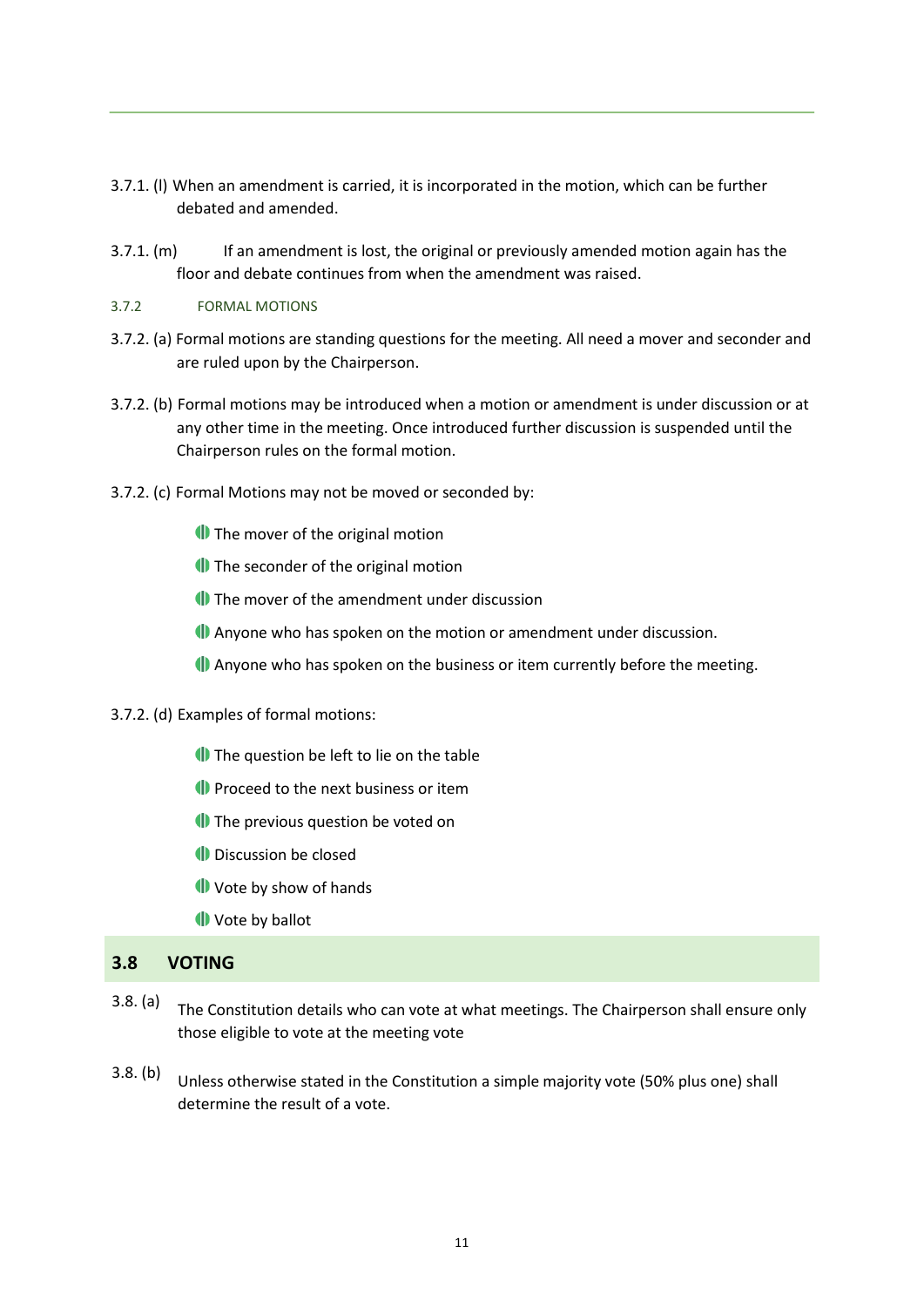- 3.8. (c)
	- In most cases a vote by voice should cause the Chairperson to declare a vote. If there is any doubt on the voice vote, the Chair may call for a show of hands or call for a ballot or a member may request a show of hands or vote by ballot.

# **3.9 POINTS OF ORDER**

- 3. (b) Points of order are when a member believes the meeting is not following these Bylaws and requests the meeting to follow the procedures.
- 3. (c) Any attendee entitled to vote at that meeting can raise a point of order with the Chairperson. The Chairperson shall rule on the point of order.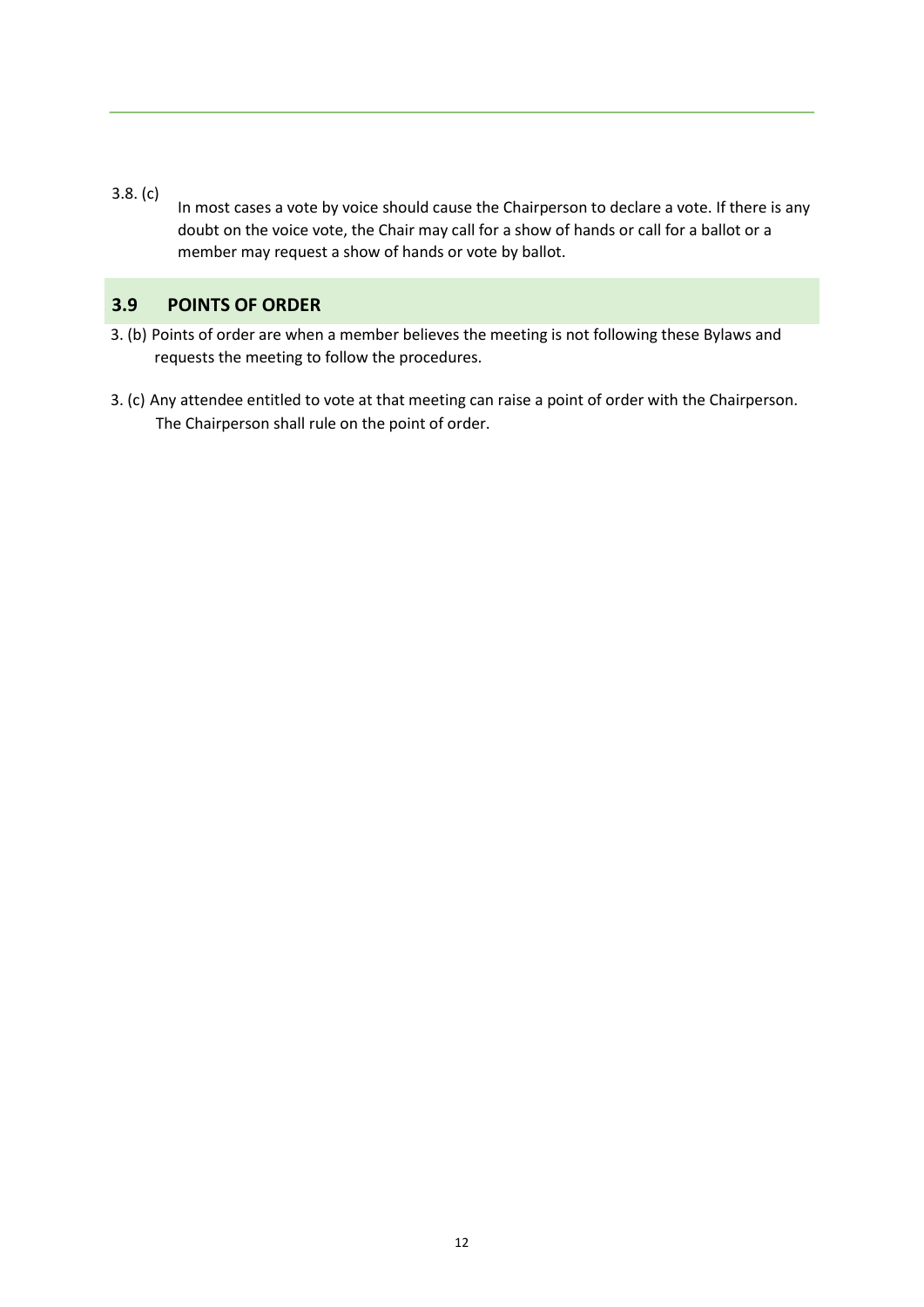- 3. (d) A point of order is introduced by addressing the Chair "I would like to raise a point of order. I believe that….. "
- 3. (e) The Chairperson shall address the point of order and correct the process or give their reason why it is not a breach of the process. Chairperson's decision is final.



# **3.1 MOTIONS AND AMENDMENTS FLOWCHART**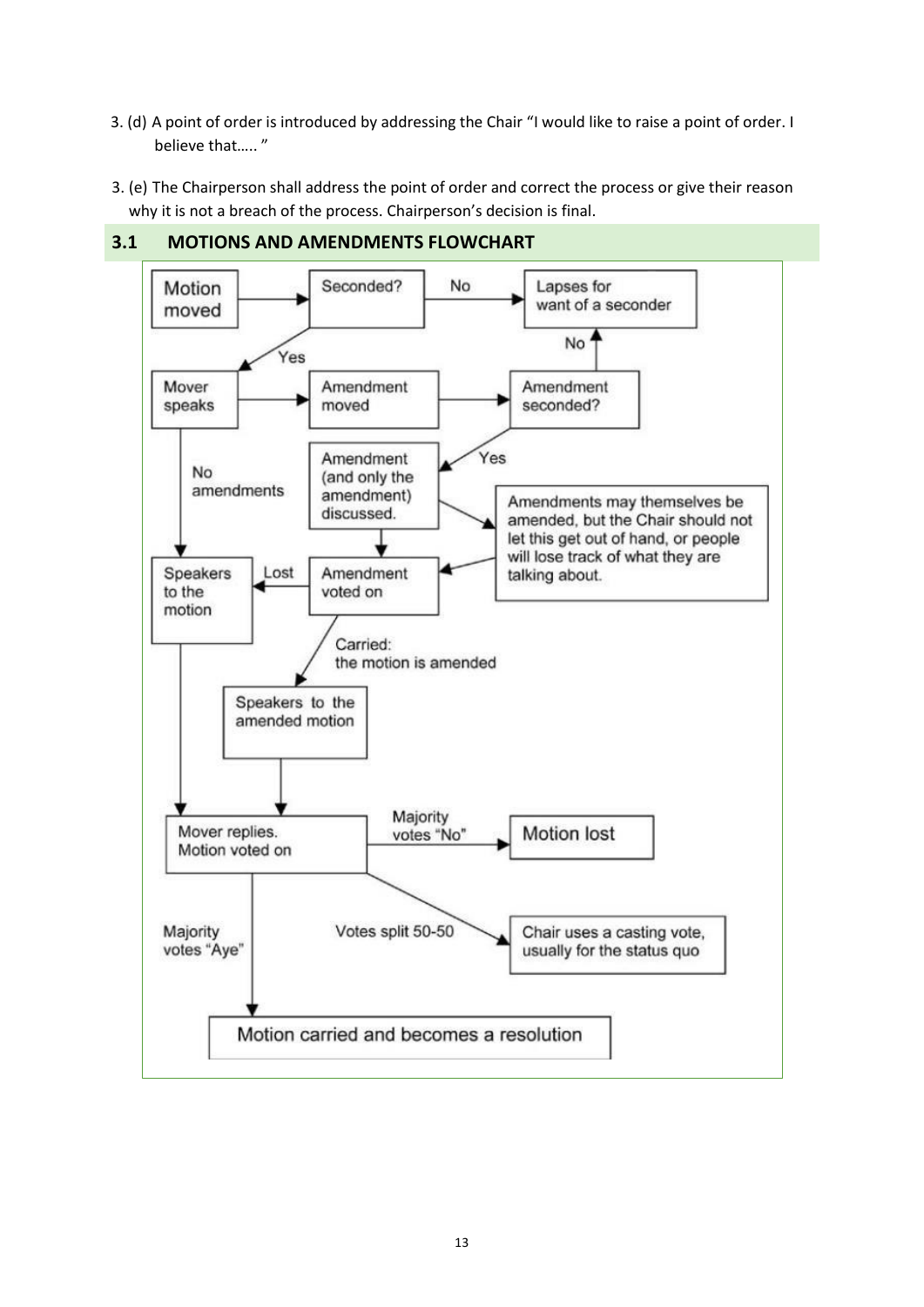# **4.0 AFTER THE MEETING**

- 4. (a) Minutes should be promptly communicated to all parties within 48 hours of the meeting date.
- 4. (b) All minutes should be communicated to the Administration Manager for filing immediately.
- 4. (c) Those people assigned tasks should attempt to complete them before the due date.

### **4.1 ROOMS AND RESOURCES**

- 4.1. (a) It is the Organisers responsibility to ensure all rooms are left in a neat and tidy order.
- 4.1. (b) Rubbish shall be placed in bins and any leftover food placed into fridges.
- 4.1. (c) All resources should be left in a neat and tidy order.
- 4.1. (d) Any defects found in resources shall be reported to the Club Administrator for repair.